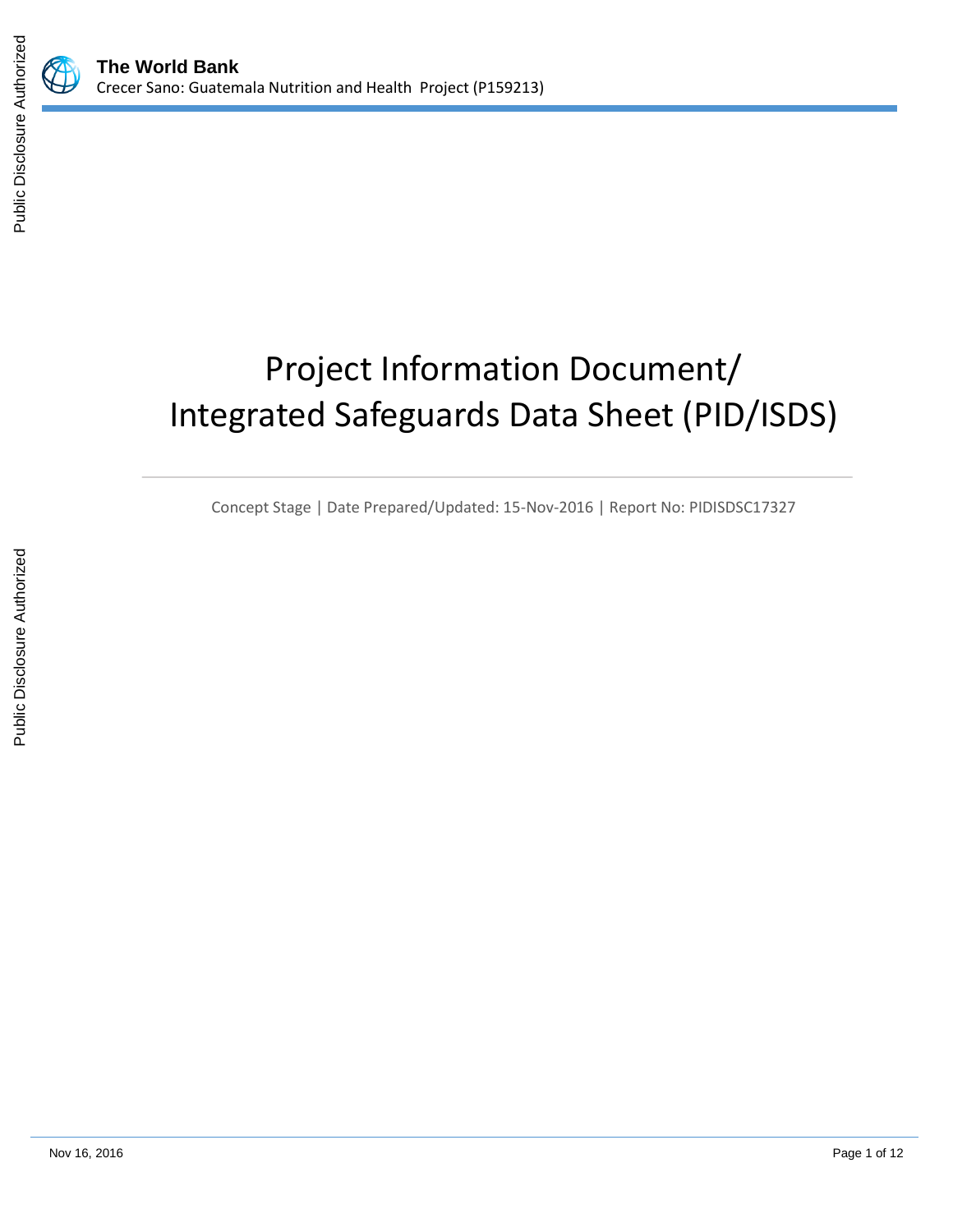

## **BASIC INFORMATION**

#### **A. Basic Project Data**

| Country                             | Project ID                      | Parent Project ID (if any)                                            | <b>Project Name</b>                                                           |
|-------------------------------------|---------------------------------|-----------------------------------------------------------------------|-------------------------------------------------------------------------------|
| Guatemala                           | P159213                         |                                                                       | Crecer Sano:<br><b>Guatemala Nutrition</b><br>and Health Project<br>(P159213) |
| Region                              | <b>Estimated Appraisal Date</b> | <b>Estimated Board Date</b>                                           | Practice Area (Lead)                                                          |
| LATIN AMERICA AND<br>CARIBBEAN      | Nov 16, 2016                    | Jan 17, 2017                                                          | Health, Nutrition &<br>Population                                             |
| Lending Instrument                  | Borrower(s)                     | <b>Implementing Agency</b>                                            |                                                                               |
| <b>Investment Project Financing</b> | Ministry of Finance             | Social Development Fund/<br>Ministry of Social<br>Development (MIDES) |                                                                               |

## **Financing (in USD Million)**

| <b>Financing Source</b>                               | Amount |
|-------------------------------------------------------|--------|
| International Bank for Reconstruction and Development | 100.00 |
| <b>Total Project Cost</b>                             | 100.00 |
|                                                       |        |

Environmental Assessment Category **Concept Review Decision** 

B-Partial Assessment Track II-The review did authorize the preparation to continue

Other Decision (as needed)

Type here to enter text

#### **B. Introduction and Context**

Country Context

**Guatemala has a rich cultural heritage and considerable economic potential, but a challenging history of conflict and exclusion.** The country has made progress in consolidating democratic institutions since the end of the 36 year civil war in the mid-1990s. More recently, the country successfully resolved a difficult political transition and a new administration is in place after a peaceful election. However, economic and social challenges remain, including achieving higher and more equitable growth. With 60 percent of its population living in poverty in 2014, Guatemala urgently needs to accelerate growth and ensure that it is more inclusive.

**Guatemala's stable macroeconomic framework has not translated into high growth or poverty reduction.** The country is the largest economy in Central America with a GDP of US\$53 billion (2013). Since 1990, economic volatility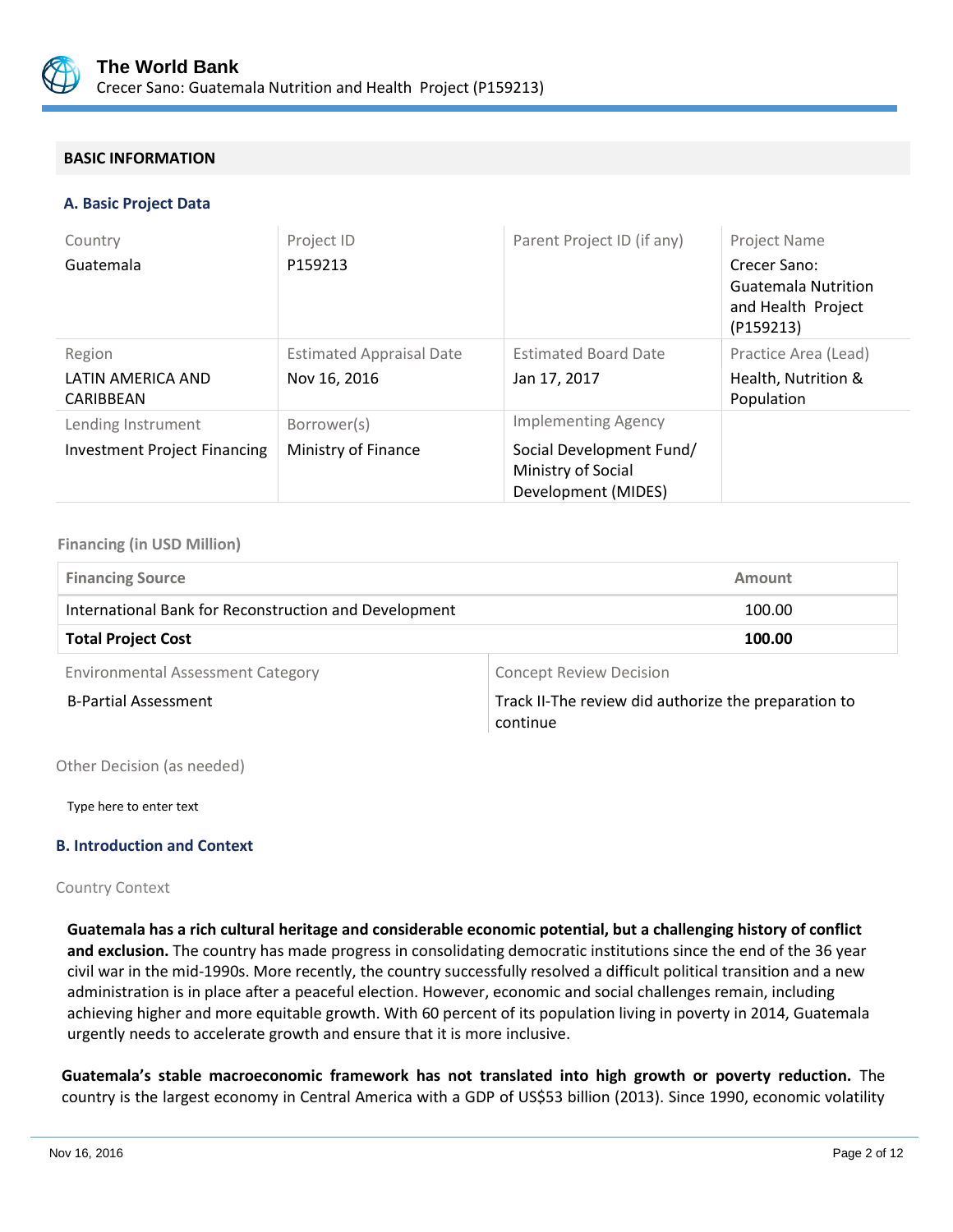

was less than half the regional average, and the country experienced less of an economic decline during the recent crisis. Much of Guatemala's relative stability can be attributed to prudent macroeconomic policies that have kept inflation and public debt manageable, while avoiding fiscal imbalances that have affected much of the region. Fiscal discipline has been achieved despite Guatemala having one of the lowest tax burdens in the world (about 10.8 percent of GDP in 2014). Nonetheless economic growth has been modest (averaging 3.4 percent between 2000 and 2015) and per capita growth has been weak. Aggregate economic indicators dynamics suggest that rather than catching up with richer countries, Guatemala has diverged. Guatemala's GDP per capita is now 6.7 percent of the U.S. GDP per capita (current) when in 1960 it was 8.4 percent. Today, Guatemala is the fifth poorest economy in terms of GDP per capita in the Latin America Region.

**Guatemala is among the countries with the highest poverty rate in Latin America, and income growth among the bottom forty percent of the population has been negligible in recent years.** The poverty rate (US\$4 per day poverty line) increased from 55 percent in 2000 to 60 percent in 2014. This implies that the number of Guatemalans living below the poverty line increased from 6.8 million to 9.6 million during the same period. This trend is in striking contrast to the overall strong decline in poverty in both Latin American as a whole and most of Central America. Shared prosperity, as measured by the average growth of the incomes of the bottom forty percent of the population, was negligible in Guatemala between 2006 and 2014, again in direct contrast to most Latin American countries.

**The low level of revenue mobilization has constrained the ability of the state to steer development and social policy.** Guatemala has one of the lowest tax revenues in the region, and the lowest per capita spending on social sectors. At around 11 percent of GDP, Guatemala's tax-to-GDP ratio is well below the Central American average of 13.3 percent, and far lower than the 19.2 percent average for all of Latin America. While other countries with low taxto-GDP ratios, including Mexico and Panama, have significant non-tax revenue sources, Guatemala does not. As a result, total central Government revenues have been below 13 percent of GDP in the past decade. Social public spending's share of GDP increased in the last decade but has stagnated in recent years and – at 8.2 percent of GDP in 2013 – it is the lowest in the Central American region, notably behind countries with lower GDP per capita such as Nicaragua and El Salvador, where social public spending as percentage of GDP is greater than 12 percent.

**The new administration, which assumed office in January 2016, has placed health, education, stronger economic growth and increased transparency at the center of its policy agenda.** The new Government's plan emphasizes improvements in health, prioritizing the reduction of chronic malnutrition and education –recognizing the important role that the social sectors play in contributing to economic growth and vice versa. It also expressed its commitment to improving transparency and accountability.

## Sectoral and Institutional Context

**Guatemala has made progress with regard to several of its health indicators but maternal mortality and chronic malnutrition remain high.** Life expectancy rates have increased from 62 years in 1990 to 72 years in 2013. In addition, under-five mortality rate has declined from 81 per 1,000 live births in 1990 to 31 in 2013, and infant mortality rates have also decreased from 60 to 26 per 1,000 live births. However, although Guatemala's maternal mortality rate (MMR) has declined from 1990 to 2005, it has remained stagnant at 140 deaths per 100,000 live births since 2005. It is also among the highest in the LAC region which has a regional average MMR of 87 per 100,000 live births in 2013 (WDI 2014). Moreover, although chronic malnutrition rate decreased from 55 percent in 1995 to 46.5 percent in 2014/15 (series of National Maternal and Child Health Surveys or ENSMIs), Guatemala's stunting rate is the highest in the LAC region and among the highest in the world—exceeding stunting rates of countries with significantly lower per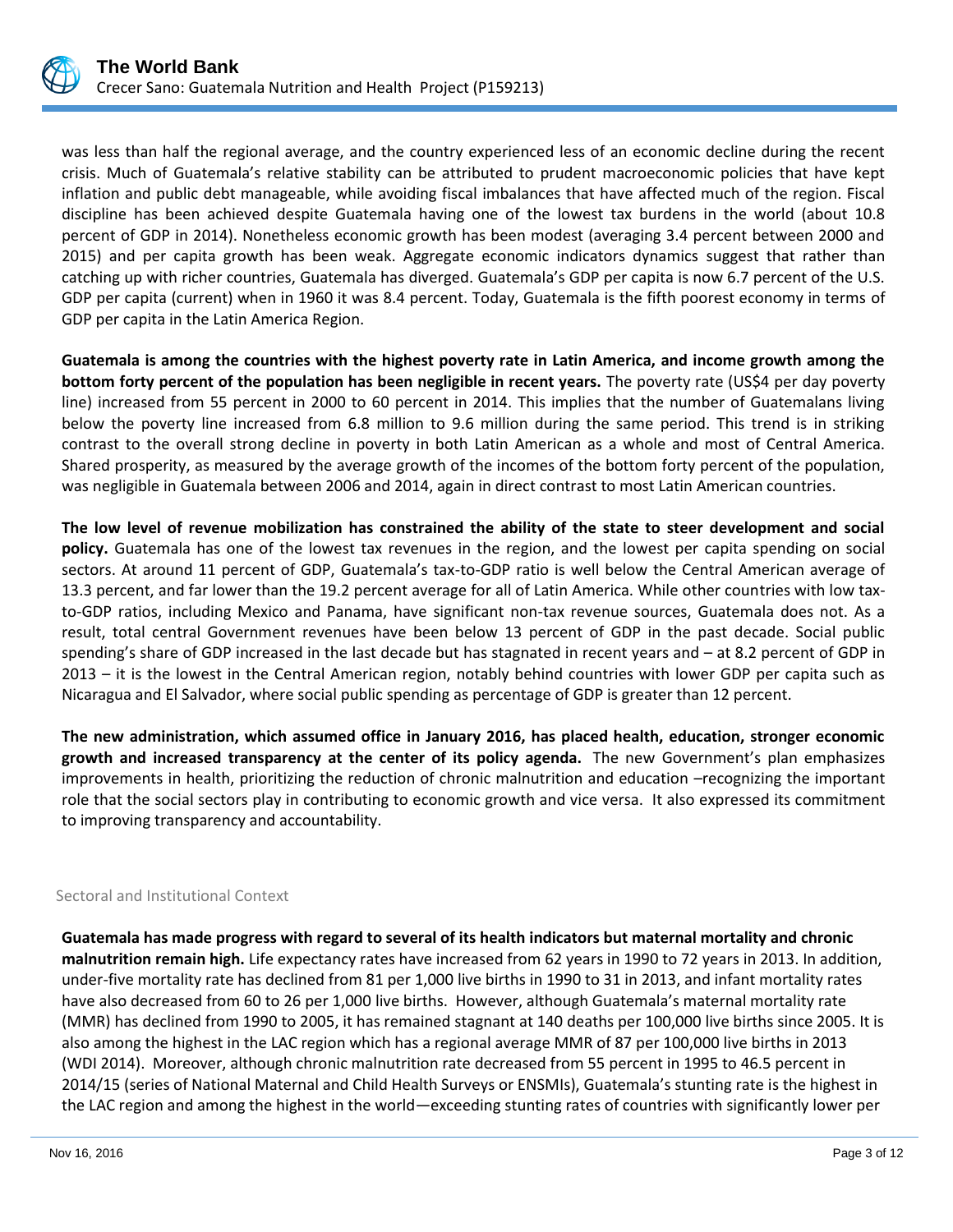

capita incomes such as Bangladesh, Ethiopia, and Vietnam.

**Major drivers of chronic malnutrition are interlinked:** *poor child feeding practices and limited access to safe water, sanitation and quality health services in rural areas.* The UNICEF framework (1990) underscores the role that child care practices, dietary quality, access to water and adequate sanitation and health care play in affecting malnutrition rates. Data from the 2014/15 ENSMI shows that only 53.2% of children 0-5 months are exclusively breastfed (in rural areas, babies risk ingesting unsafe weaning foods) and 50% of children 6-23 months, adequately fed. In terms of basic health services, only 51.7% of children 12-23 months of age in the lowest income quintile have received all their required vaccinations compared to 62.4% of children in the highest income quintile (ESNMI). Moreover, less than half of the population have access to primary health services due to the Government's decision to discontinue the Extension of Coverage Program (PEC), which provided basic health and nutrition services through NGOs, and progressively replace it with health care services provided by Ministry of Health staff. Quality of care also remains an issue with the sector facing a shortage of health professionals and medical inputs. Guatemala's health personnel to population ratio in 2013 was only half of the World Health Organization's standard. There have also been frequent alerts of shortages in drugs and medical inputs in all facilities. Finally, only 71% of rural areas have access to piped water compared to 97% of urban areas, while only 49% of rural areas have access to improved sanitation facilities compared to 78% of urban areas in 2015.

**Insufficient funds, funding flow bottlenecks, and inefficient spending limit the coverage and quality of health and nutrition services.** Guatemala's public spending share on health of GDP increased from 1.8 percent in 2007 to 2.2 percent in 2013. However, it is lower than the LAC average (3.76 percent) and is the lowest in Central America (WB SSEIR 2016). The budget assigned to the health sector has been frequently cited as inadequate to address the significant coverage gaps and quality issues related to staffing and availability of essential inputs. While there is a need to increase the public resources allocated to health, delays in funding would also need to be addressed. There are also reports of inefficient management of resources including poor targeting, contract awards that do not meet technical standards and procurement guidelines, and uncoordinated efforts among key institutions within the health sector and across sectors. (WB SSEIR 2016).

**The previous Government's Zero Hunger Program yielded mixed results, providing useful lessons.** Launched in March 2012, the Zero Hunger Program (ZHP) targeted 166 municipalities with the highest prevalence of chronic malnutrition, using a multi-sectoral approach involving several ministries, as well as private sector and civil society organizations. The Ministry of Finance (MOF) and MOH also signed a results-based budgeting agreement in 2012 to track progress made in implementing the First 1000 Days of Life Initiative under the ZHP. Evaluations of the ZHP indicate mixed results. For example, chronic malnutrition for children 3 to 59 months only decreased from 60.1 percent in 2012 to 58.4 percent in ZHP areas in 2013 and stunting rates increased for children under 1 year old (SESAN-IFPRI 2014). There are also a number of ZHP targets that have not been met by a large margin. For example, the MOH's 2015 report shows that only 38.2 percent of children younger than 1 year were vaccinated based on the required scheme for their age and only 30.8 percent of pregnant women received timely prenatal care. The ZHP evaluations suggest the need to continue with the multi-sectorial approach, intensifying better coordinated efforts with fewer institutions in fewer prioritized areas.

**The Government's new chronic malnutrition reduction strategy builds on lessons learned from Guatemala and Peru.** The new Government recently launched its National Strategy to Reduce Chronic Malnutrition, taking into account lessons learnt from (a) Guatemala (ZHP & the World Bank Maternal and Child Health & Nutrition Project): (i) prioritize an integrated package of interventions in fewer areas & with fewer implementing agencies; (ii) improve monitoring and supervision; and (iii) strengthen financial flows to support flow of funds to implement the National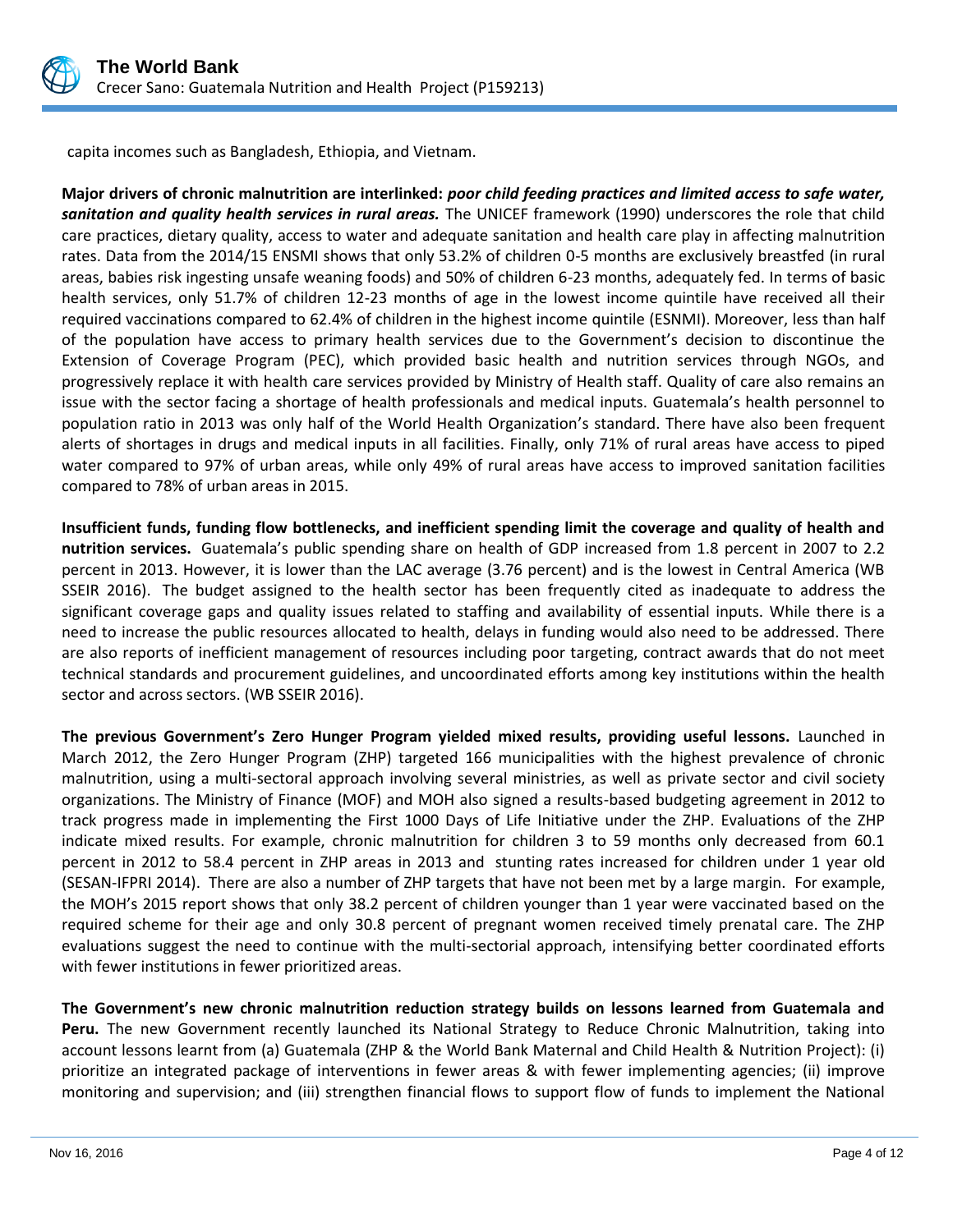

Strategy; and (b) from Peru: (i) ensure strong Government commitment: the President of Guatemala has endorsed the new National Strategy to Reduce Chronic Malnutrition and publicly declared reducing chronic malnutrition has one of his Government's top priorities; (ii) support multi-sectoral efforts targeting the determinants/risk factors of malnutrition; (iii) promote strong advocacy and communication for behavioral change; (iv) implement financing for results and target communities with greater needs; and (iv) strengthen local involvement in reducing chronic malnutrition.

#### Relationship to CPF

The recently completed Systematic Country Diagnosis for Guatemala underscores chronic malnutrition and access to basic social services as important areas of focus to promote human capital development and shared growth in Guatemala. The Country Partnership Strategy (CPS) currently under preparation would include a bundled package of instruments comprised of a Nutrition and Health Project, Development Policy Financing, and technical assistance to support the Government of Guatemala in addressing the key drivers of chronic malnutrition while at the same time also contributing to strengthening governance and accountability mechanisms and results-orientation at central, municipal and community levels.

#### **C. Proposed Development Objective(s)**

The Project Development Objective (PDO) is to improve selected practices, services and behaviors known to be key determinants of chronic malnutrition (with an emphasis on the first 1,000 days of life) in the intervention areas.

Key Results (From PCN)

Preliminary results indicators include the following:

- i. Reduce by 10 percent the prevalence of chronic malnutrition (stunting) among children 24 months old in the intervention areas
- ii. Increase by 70 percent coverage of growth promotion for children under 24-months
- iii. Increase by 25 percentage points of families with access to safe drinking water and sanitation in the intervention areas
- iv. Increase by 70 percentage points the number of municipalities where integral interventions were implemented (Water and sanitation; PHC and behavioral change promotion)

## **D. Concept Description**

To achieve these objectives over a five-year period, the proposed operation would support the new Government Nutrition Strategy ("Estrategia Nacional para la reducción de la desnutritión crónica 2016-2020") to reduce chronic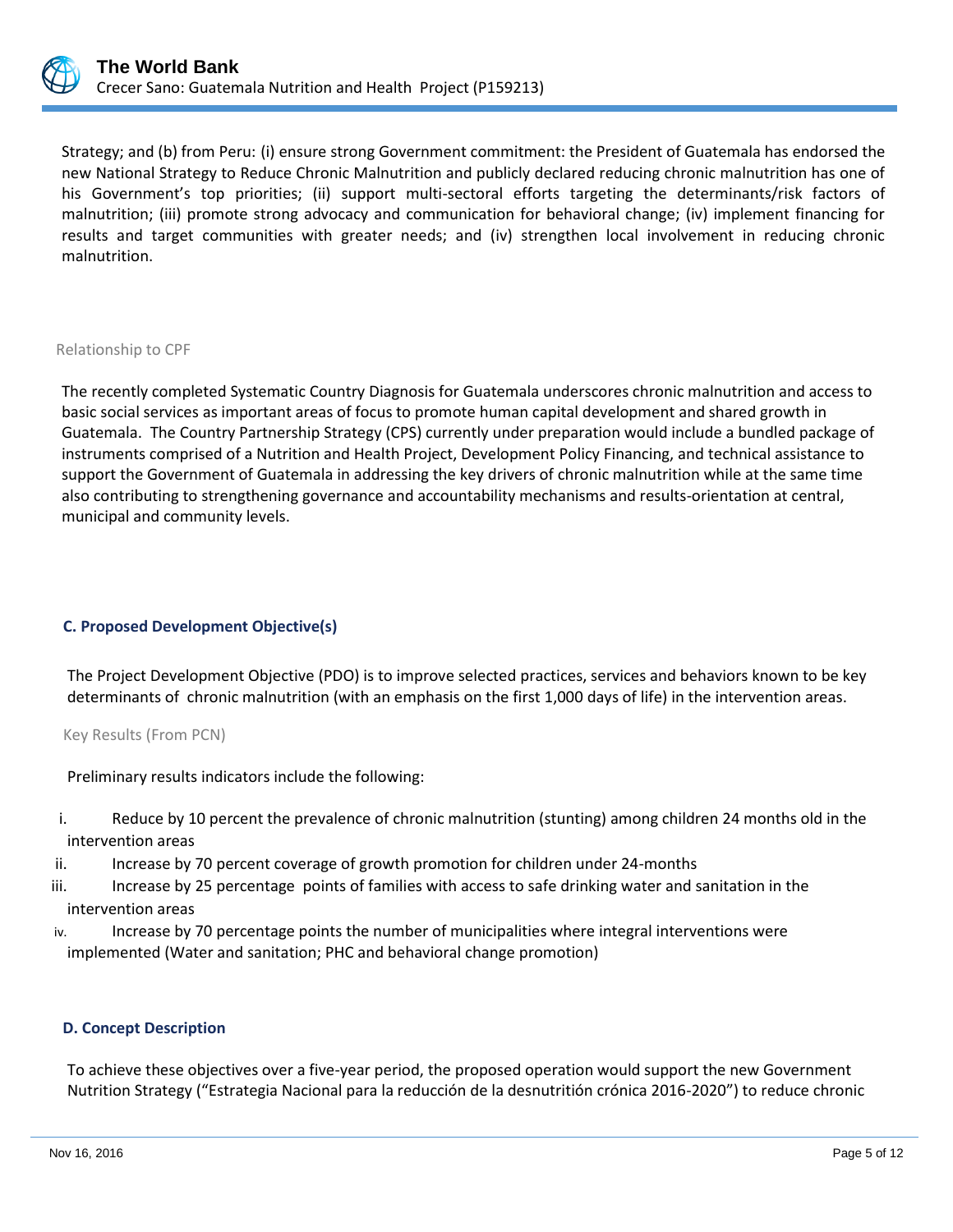

malnutrition with special emphasis on the first 1,000 days of life with intensified actions in prioritized municipalities. Intervention areas were selected based on high rates of stunting, and maternal and child mortality, large numbers of children under five, and high proportion of rural and indigenous population (mainly in the Highlands). The Project would focus on three main interventions, (a) increasing access and strengthening the quality of primary health care services; (b) support health and nutrition promotion and behavioral change at the community level; (c) improve access to safe drinking water and sanitation, ensuring that these are delivered as a package in specific target areas to maximize synergies. The Project would also support the National Strategy by improving governance, cross sectorial coordination and comprehensive interventions. The proposed Project would also implement a result-based financing component based on fulfillment of targets using a weighted performance average of intermediate/process and outcome indicators in the intervention areas to support the implementation of the entire Nutrition Strategy.

## **Component 1. Inter-sectoral package of services to address main of chronic malnutrition (US\$ 95M).** This component would have four subcomponents:

Subcomponent 1. Strengthening Primary Health Care services in the intervention areas. This subcomponent aims at providing primary health care services in areas affected by the elimination of the Extension of Coverage Program (PEC), which used to provide basic health and nutrition services through NGOs contracted by the MOHSA and increase access and quality to PHC services. The subcomponent would support the provision of nutrition and health services to mother and children with special emphasis in first 1000 days. The basic package of services would include prenatal care, immunization, growth monitoring, counseling, family planning, etc. Each health center would develop a census of houses and families in their areas and create a system for monitoring the demand/utilization of health services. The subcomponent would finance: works to rehabilitate and build some new health posts ("puestos de salud") as well as rehabilitate few community centers; medical equipment; medical and non-medical supplies; technical assistance, and training. This subcomponent would also support some equipment for secondary level health facilities that would contribute to build health networks.

Subcomponent 2. Promoting behavioral change. This subcomponent would support a set of inter-sectoral interventions aiming to reduce several behavioral related risk factors for chronic malnutrition (increase exclusive breast feeding, improve feeding practices for children above 6 months, improving hygiene practices, increase the demand of PHC, iron/folate supplementation, etc.).

This subcomponent would finance health promotion (workshops), interpersonal communication, culturally appropriate local communication strategies (including several innovative communication mechanisms), sub-projects to be designed and implemented by the communities, and incentives for communities achieving results in reducing risk factors and prevalence of chronic malnutrition. This subcomponent would support links with the CCT program (including revision of targeting, conditionalities, communication protocols and outreach strategies) and the development of monitoring dashboard at municipal level.

Subcomponent 3. Improving Access to safe drinking water and sanitation. This subcomponent would finance or cofinance the design and implementation of water supply and sanitation subprojects in rural communities in the prioritized areas. The project would coordinate with local municipalities to identify potential water and sanitation subprojects. These subprojects would be co-financed with local municipalities (the amount of co-financing would depend on each municipality's income) but full financing could be considered if the communities achieve specific results in reducing other risk factors (i.e. participation in the growth promotion and the immunization programs).

Subcomponent 4. Improving governance and cross sectorial coordination. This subcomponent would support coordination across sectors to implement the Government strategy. The subcomponent would finance a set of tools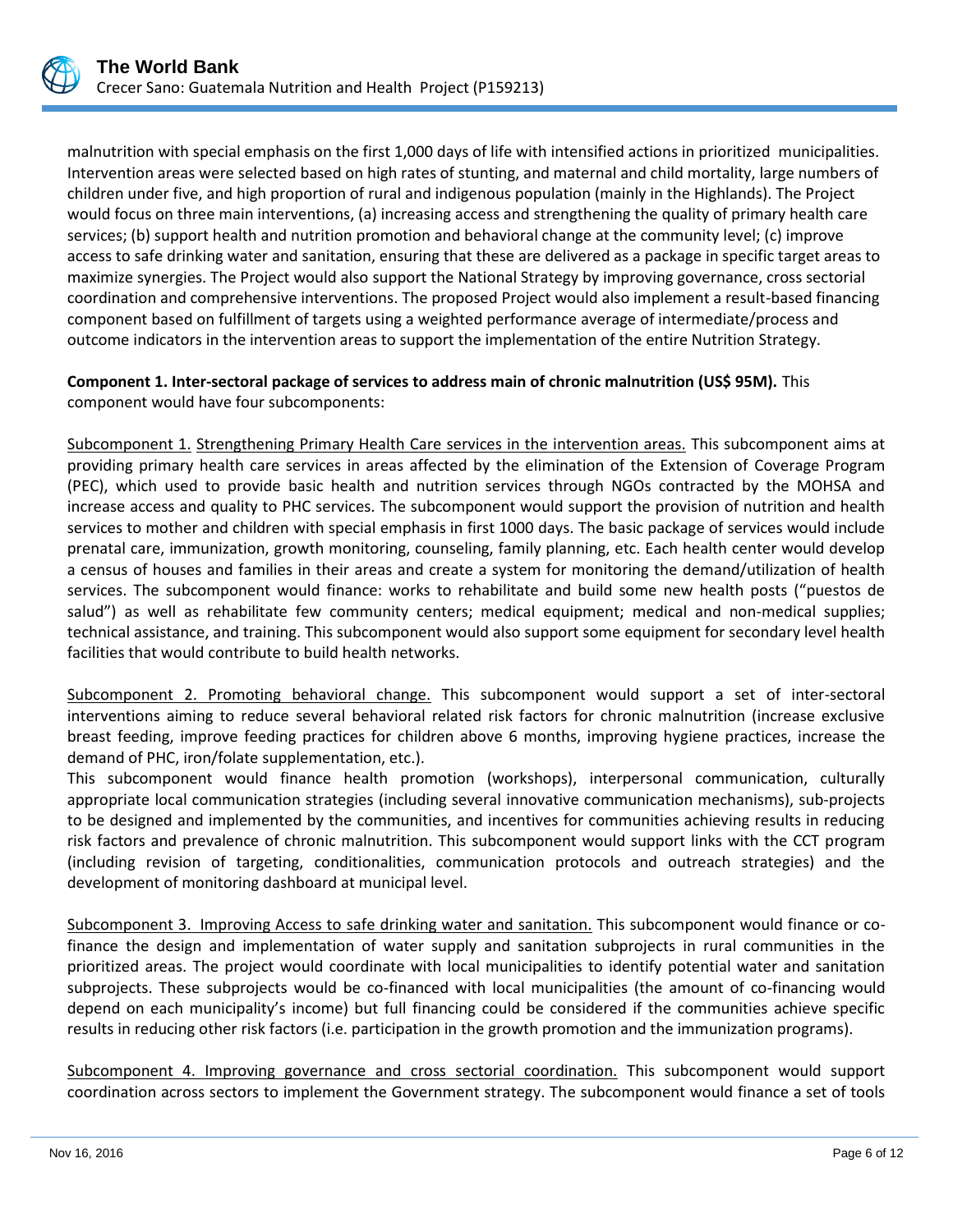

for monitoring progress in implementing the strategy, promote links among user/beneficiary registries in different sectors, finance studies to better understand the causes and roles of risk factors in the development of chronic malnutrition, evaluate specific interventions, and finance a nationwide communication strategy for health and social workers, stakeholders and general population.

**Component 2. Moving the focus towards results (WB: US\$ 50M;).** This component would increase the focus on results by introducing a result-based financing mechanism. While Component 1 would finance several inputs needed, significant proportion of resources to implementation of the proposed strategy would come from the Government budget. These budget resources would be needed to finance salaries, operational costs and inputs not covered by Component 1. This component would co-finance the Government strategy through disbursements linked to eligible expenditures and specific results defined in relation to results chain (Disbursement-linked Indicators – DLI). At present the Government is in the process of costing its nutrition strategy and the line items costs will be defined in late April/May. The results matrix would also include some intermediate outcomes to allow program implementation and to incentivize the achievement of results. To trigger disbursements the Government would submit to the Bank evidence of achieving the result/s and proof that Eligible Expenditures were executed to finance the Strategy.

## Potential DLIs to be included:

- Increased % of prenatal care
- **•** Increased % of institutional deliveries
- % of families receiving information and having access to family planning services
- % immunization coverage among 12-month-old children
- % children 5 month old with exclusive breast feeding
- Increased coverage of the rural population having regular access to safe drinking water.
- % of prioritized areas with health institutional teams (*"equipos institucionales de salud"* EIS)
- % of health posts in prioritized municipalities with updated houses and families census and monitoring system operational
- Surveillance system for safe drinking water in place, and reporting as defined in the protocols.
- % of municipalities that are implementing monitoring dashboard for chronic malnutrition.
- Unique registry of users/beneficiaries in place
- Operational Plan and Procurement Plan for the first 18 months of project implementation approved by the

Government and WB which could be considered as retroactive financing to support the GoG to facilitate Project implementation as soon as it becomes effective

**Component 3. Project Management, Monitoring and Evaluation (US\$ 5M).** This component aims to support the Project Implementation Unit to provide day-to-day project management, including the fiduciary tasks of the Project and Monitoring and Evaluation.

#### **SAFEGUARDS**

**A. Project location and salient physical characteristics relevant to the safeguard analysis (if known)**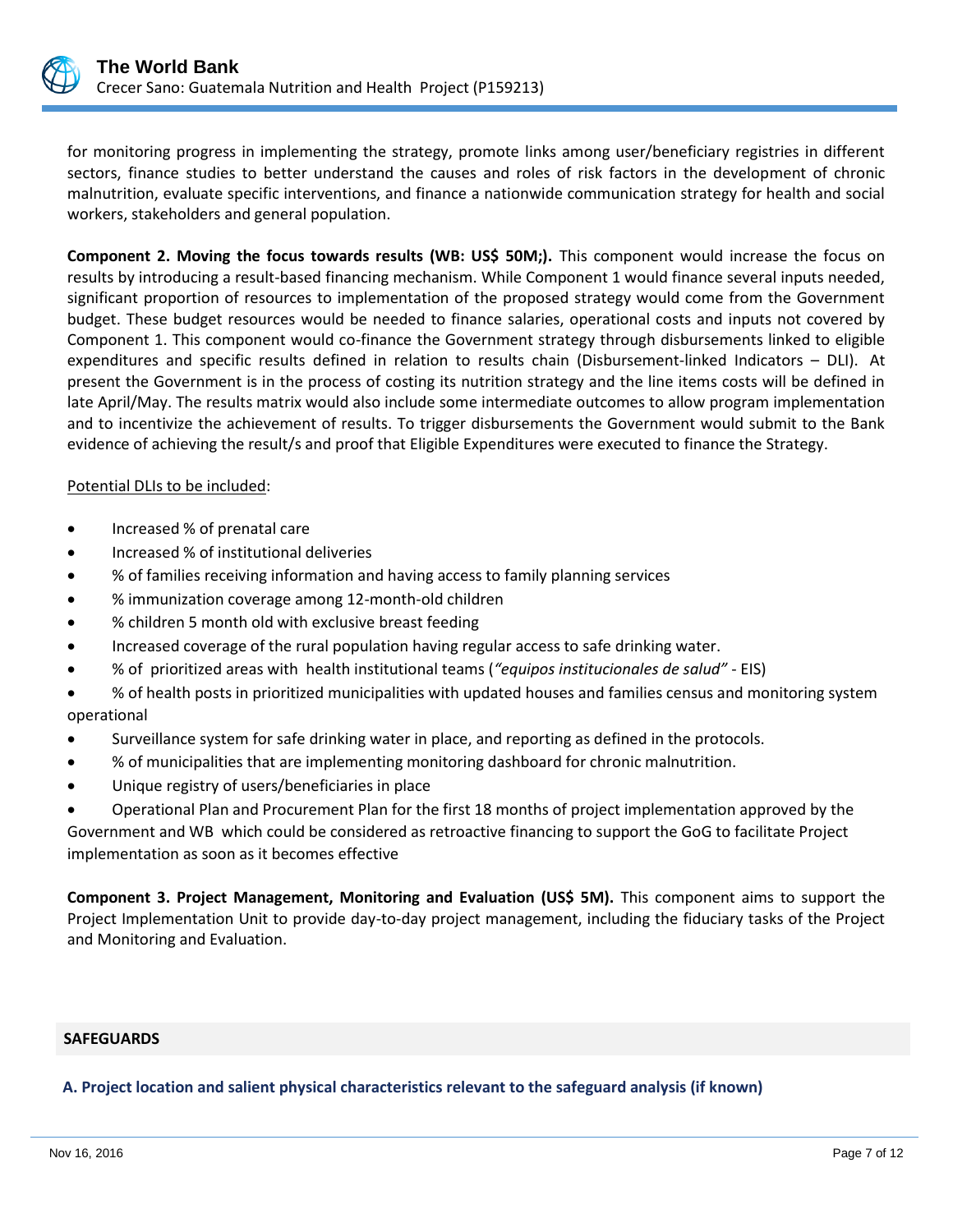

The Project will finance two phases of investments and activities in an estimated 138 municipalities in seven prioritized departments. The first phase will include 81 municipalities from Alta Verapaz (17 municipalities), Huehuetenango (32 municipalities), Quiché (21 municipalities), and Chiquimula (11 municipalities). The second phase, estimated to start during year two of implementation, will include: San Marcos (30 municipalities), Totonicapán (8 municipalities), and Sololá (19 municipalities).

All of the targeted municipalities have Indigenous populations that meet the four criteria of OP/BP 4.10, and four of the seven have the largest percentage of Indigenous populations in the country, i.e., Totonicapán (97.8%), Sololá (96.5%), (Alta Verapaz 89.7%), and Quiché (88.6%). The Indigenous populations of the other beneficiary departments are: Huehuetenango 57.5%, San Marcos 30.3%, and Chiquimula 7.10%.

Some of the beneficiary communities may include Chixoy-affected communities in the departments of Alta Verapaz and Quiche. A specific outreach and consultation measures would be designed to take into account the historical legacies of the Bank with these communities.

## **B. Borrower's Institutional Capacity for Safeguard Policies**

Proposed institutional arrangement would be kept simple by having a single Project Implementation Unit (PIU) within the Ministry of Health to implement the entire Project. A new Government law requires that PIU Coordinator, Financial Management and Procurement Specialists must be Government staff to promote accountability. The PIU would also include consultants to support this core team. A multi-sectoral steering committee with participation of all relevant sectors (e.g. Secretariat of Food Security and Nutrition, MOHSA, Ministry of Social Development (MIDES, etc.) will provide guidance to the PIU, monitor progress towards Project objectives and facilitate dialogue with the participating sectors to deal with bottlenecks.

During project preparation, the Bank will assess the needs and capacities of relevant entities to manage environmental and social safeguards and to effectively engage Indigenous Peoples and incorporate their unique cultural vision and needs within investment design and service delivery. During preparation, the project team will support the client with safeguards training and identify the necessary human and financial resources, inter-institutional arrangements, and specific actions necessary for environmental and social management. The necessary resources, actions and procedures will be included in the Project Component 1.4 (Improving governance and cross sectorial coordination) and Component 3 (Project Management and Monitoring and Evaluation); outlined in the Project's Environmental and Social Management Framework (ESMF), Indigenous Peoples Policy Framework (IPPF), Resettlement Policy Framework (RPF)- if deemed necessary; and integrated into the Project Operational Manual.

FODES/PIU will coordinate with local- and community-level actors to strengthen buy-in to and relevance of the Project. FODES/PIU and other participating institutions will coordinate with Community Development Councils (Consejos Comunitarios de Desarrollo, COCODES) and Municipal Development Councils (Consejos Municipales de Desarrollo, COMUDES) to increase ownership of activities and adjust the interventions to the specific needs of targeted areas. When needed, additional Indigenous leaders and relevant organizations will be invited to participate in key Project decisions according to specific procedures included in the Project's Operations Manual. In the identification of health, and water and sanitation infrastructure, FODES/PIU will seek the agreement of COCODES.

## **C. Environmental and Social Safeguards Specialists on the Team**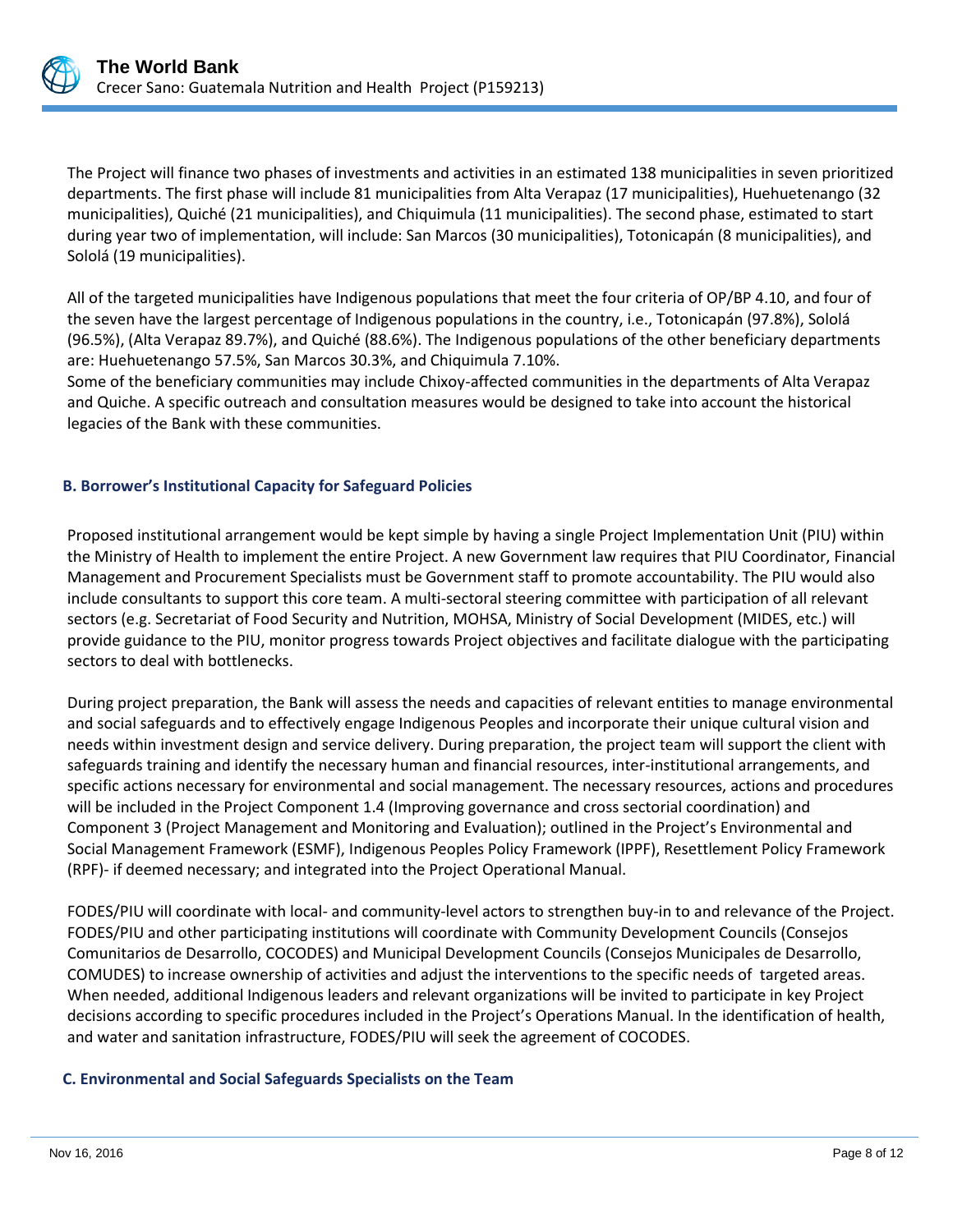

# Gunars H. Platais, Dianna M. Pizarro

# **D. Policies that might apply**

| <b>Safeguard Policies</b>           | Triggered? | <b>Explanation (Optional)</b>                                                                                                                                                                                                                                                                                                                                                                                                                                                                                                                                                                                                                                                                                                                                                                                                                                                                                                                                                                                                                                                                                                                                                                                                                                                                                                                                                                                                                                                                                                                                                                                                                                                                                     |
|-------------------------------------|------------|-------------------------------------------------------------------------------------------------------------------------------------------------------------------------------------------------------------------------------------------------------------------------------------------------------------------------------------------------------------------------------------------------------------------------------------------------------------------------------------------------------------------------------------------------------------------------------------------------------------------------------------------------------------------------------------------------------------------------------------------------------------------------------------------------------------------------------------------------------------------------------------------------------------------------------------------------------------------------------------------------------------------------------------------------------------------------------------------------------------------------------------------------------------------------------------------------------------------------------------------------------------------------------------------------------------------------------------------------------------------------------------------------------------------------------------------------------------------------------------------------------------------------------------------------------------------------------------------------------------------------------------------------------------------------------------------------------------------|
| Environmental Assessment OP/BP 4.01 | Yes        | The Project is proposed to be classified as Category B.<br>The specific individual works to be financed under the<br>Project will not be known until after Project approval.<br>The potential environmental impacts associated with<br>the type and size of works are anticipated to be<br>relatively minor to moderate, and will not involve<br>significant impacts, and with appropriate standard<br>mitigation measures the potential negative impacts<br>would be managed appropriately. Specific sub-<br>projects and activities are not yet defined, an<br><b>Environmental and Social Management Framework</b><br>(ESMF) will be developed to manage the potential<br>associated environmental impacts and risks related to<br>the types of works to be financed under Project Sub-<br>component 1 (works to rehabilitate and build some<br>new health posts ("puestos de salud") as well as<br>rehabilitate few community centers; medical<br>equipment; medical and non-medical supplies;<br>technical assistance and training; some equipment<br>for secondary level health facilities that would<br>contribute to build health networks), Sub-component<br>3 (design and implementation of water supply and<br>sanitation subprojects in rural communities in the<br>prioritized areas), and Component 2 (co-finance the<br>Government strategy through disbursements linked<br>to eligible expenditures and specific results defined in<br>relation to results chain (Disbursement-linked<br>Indicators - DLI)).<br>The ESMF will also incorporate the World Bank's<br>Environmental Health Safety Guidelines for works<br>relating to health care facilities and water/sanitation<br>infrastructure. |
| Natural Habitats OP/BP 4.04         | TBD        | The Project does not contemplate rehabilitation or<br>new works in areas of natural habitats or that would<br>significantly impact natural habitats. However the<br>type and scale of Subcomponent 3 (design and<br>implementation of water supply and sanitation<br>subprojects in rural communities in the prioritized<br>areas) will be assessed during preparation to confirm<br>whether this policy should be triggered.                                                                                                                                                                                                                                                                                                                                                                                                                                                                                                                                                                                                                                                                                                                                                                                                                                                                                                                                                                                                                                                                                                                                                                                                                                                                                     |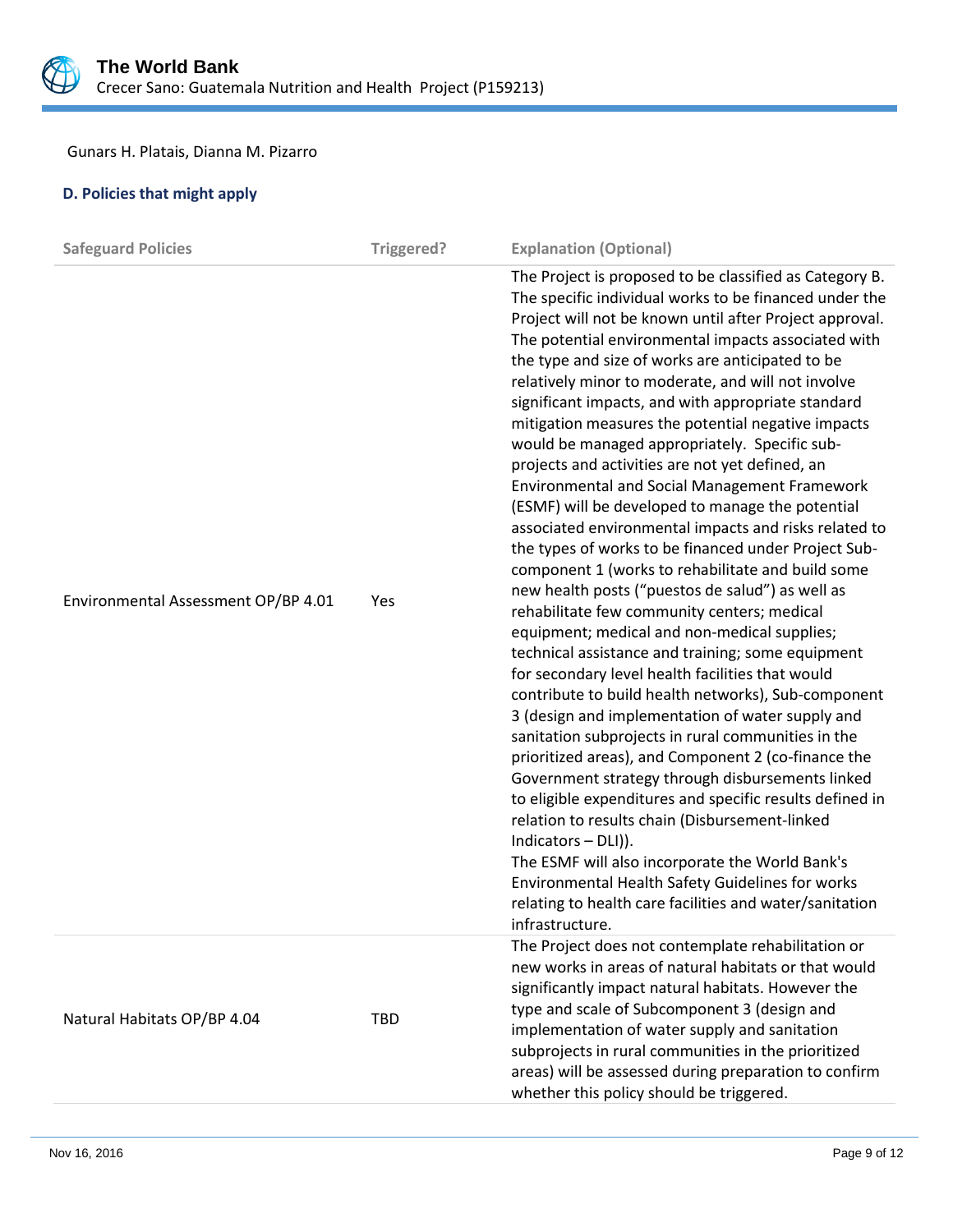

| Forests OP/BP 4.36                     | No         | The Project will not finance activities in forests or that<br>could potentially affect forest resources or their<br>management.                                                                                                                                                                                                                                                                                                                                                                                                                                                                                                                                                                                                                                                                                                                                                                                                                                                                                                                                                                                                                                                                                                                                                                                                                                                                                                                   |
|----------------------------------------|------------|---------------------------------------------------------------------------------------------------------------------------------------------------------------------------------------------------------------------------------------------------------------------------------------------------------------------------------------------------------------------------------------------------------------------------------------------------------------------------------------------------------------------------------------------------------------------------------------------------------------------------------------------------------------------------------------------------------------------------------------------------------------------------------------------------------------------------------------------------------------------------------------------------------------------------------------------------------------------------------------------------------------------------------------------------------------------------------------------------------------------------------------------------------------------------------------------------------------------------------------------------------------------------------------------------------------------------------------------------------------------------------------------------------------------------------------------------|
| Pest Management OP 4.09                | No         | The project will not finance activities involving the<br>use of pesticides nor will it promote and is not<br>expected to lead to an increase in the use of<br>pesticides (e.g. for mosquito control).                                                                                                                                                                                                                                                                                                                                                                                                                                                                                                                                                                                                                                                                                                                                                                                                                                                                                                                                                                                                                                                                                                                                                                                                                                             |
| Physical Cultural Resources OP/BP 4.11 | Yes        | Due to project scope in water and sanitation projects<br>in rural areas, there might be a possibility of chance<br>findings that will be managed via the ESMF                                                                                                                                                                                                                                                                                                                                                                                                                                                                                                                                                                                                                                                                                                                                                                                                                                                                                                                                                                                                                                                                                                                                                                                                                                                                                     |
| Indigenous Peoples OP/BP 4.10          | Yes        | The Project will finance activities and investments<br>that benefit, almost in the majority, Indigenous<br>communities that meet the four criteria of OP/BP<br>4.10. A social assessment will be carried out during<br>project preparation, that will include consultation<br>and with Indigenous peoples and organizations at a<br>departmental level and at a national level with key<br>Indigenous stakeholders to inform project design. An<br>Indigenous Peoples Planning Framework (IPPF) will be<br>prepared, consulted and disclosed prior to appraisal<br>outlining the actions and procedures to prepare<br>Indigenous Peoples Plans (IPPs) during<br>implementation. The IPPs will describe the specific<br>actions, budgets, and indicators for each type of<br>investment or activity supported by the project,<br>taking into account the cultural differences and<br>actors for each department and ethnicity.<br>The Inclusive Health delivery model, that would be<br>supported by the Project, works directly with<br>communities to diagnose and treat health issues and<br>attend to community concerns and priorities. The<br>entire Project will engage at the community level to<br>increase knowledge and awareness among expected<br>beneficiaries and promote access to services through<br>the COMCODES and COMUDES. Project related<br>grievances will be handled in accordance with the<br>GRM outlined in the ESMF. |
| Involuntary Resettlement OP/BP 4.12    | <b>TBD</b> | Early in Project preparation, based on an initial<br>training on OP/BP for the Client, the Team will<br>determine whether to trigger this Policy and prepare<br>a Resettlement Policy Framework (RPF) or exclude all<br>subprojects with potential involuntary land taking. If<br>the latter is chosen, the ESMF will include specific<br>screening and assessment procedures to identify and<br>exclude subprojects that could cause impacts covered<br>by this Policy.                                                                                                                                                                                                                                                                                                                                                                                                                                                                                                                                                                                                                                                                                                                                                                                                                                                                                                                                                                          |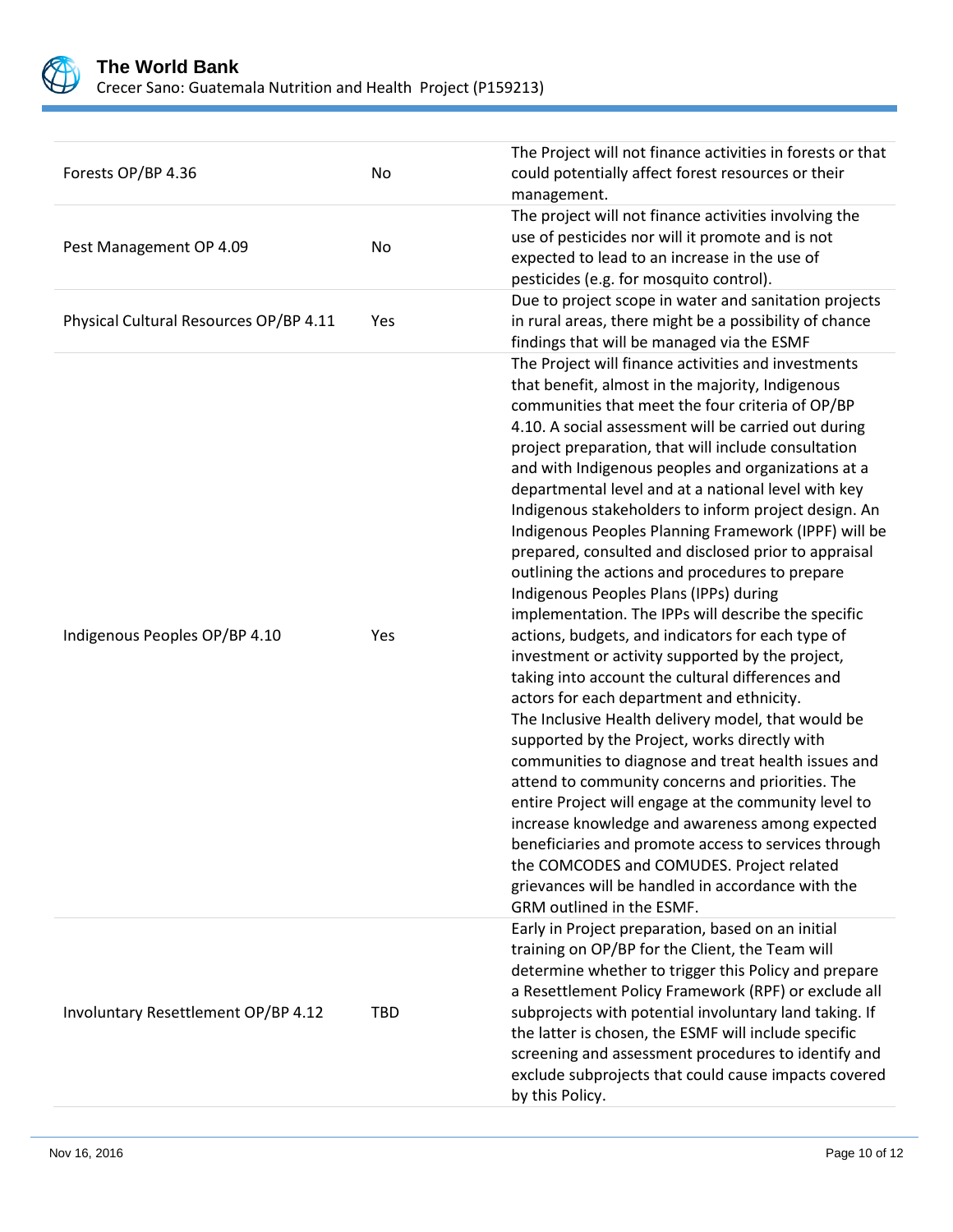

| Safety of Dams OP/BP 4.37                         | No. | The Project will neither support the construction or<br>rehabilitation of dams nor will it support other<br>investments which rely on services of existing dams. |
|---------------------------------------------------|-----|------------------------------------------------------------------------------------------------------------------------------------------------------------------|
| Projects on International Waterways<br>OP/BP 7.50 | No  | The Project will not finance activities involving the<br>use or potential pollution of international waterways.                                                  |
| Projects in Disputed Areas OP/BP 7.60             | No. | The Project will not finance activities in disputed<br>areas as defined in the policy.                                                                           |

## **E. Safeguard Preparation Plan**

Tentative target date for preparing the Appraisal Stage PID/ISDS

## Aug 01, 2016

Time frame for launching and completing the safeguard-related studies that may be needed. The specific studies and their timing should be specified in the Appraisal Stage PID/ISDS

An Social Assessment (SA), Environmental and Social Management Framework (ESMF), Indigenous Peoples Planning Framework (IPPF) and possibly Resettlement Policy Frameworks (RPF) would be needed. Timeframe for these studies is: April: drat Tors with Client and hire consultant(s) for SA May/June: carry out SA and prepare IPPF July: validate IPPF and incorporate comments August: disclose and appraise

Feasibility studies for health facility renovations and new health posts and water and sanitation facilities will be carried out during the first two years of the Project implementation

## **CONTACT POINT**

## **World Bank**

Christine Lao Pena, Carlos Marcelo Bortman Senior Human Development Economist

#### **Borrower/Client/Recipient**

Ministry of Finance

#### **Implementing Agencies**